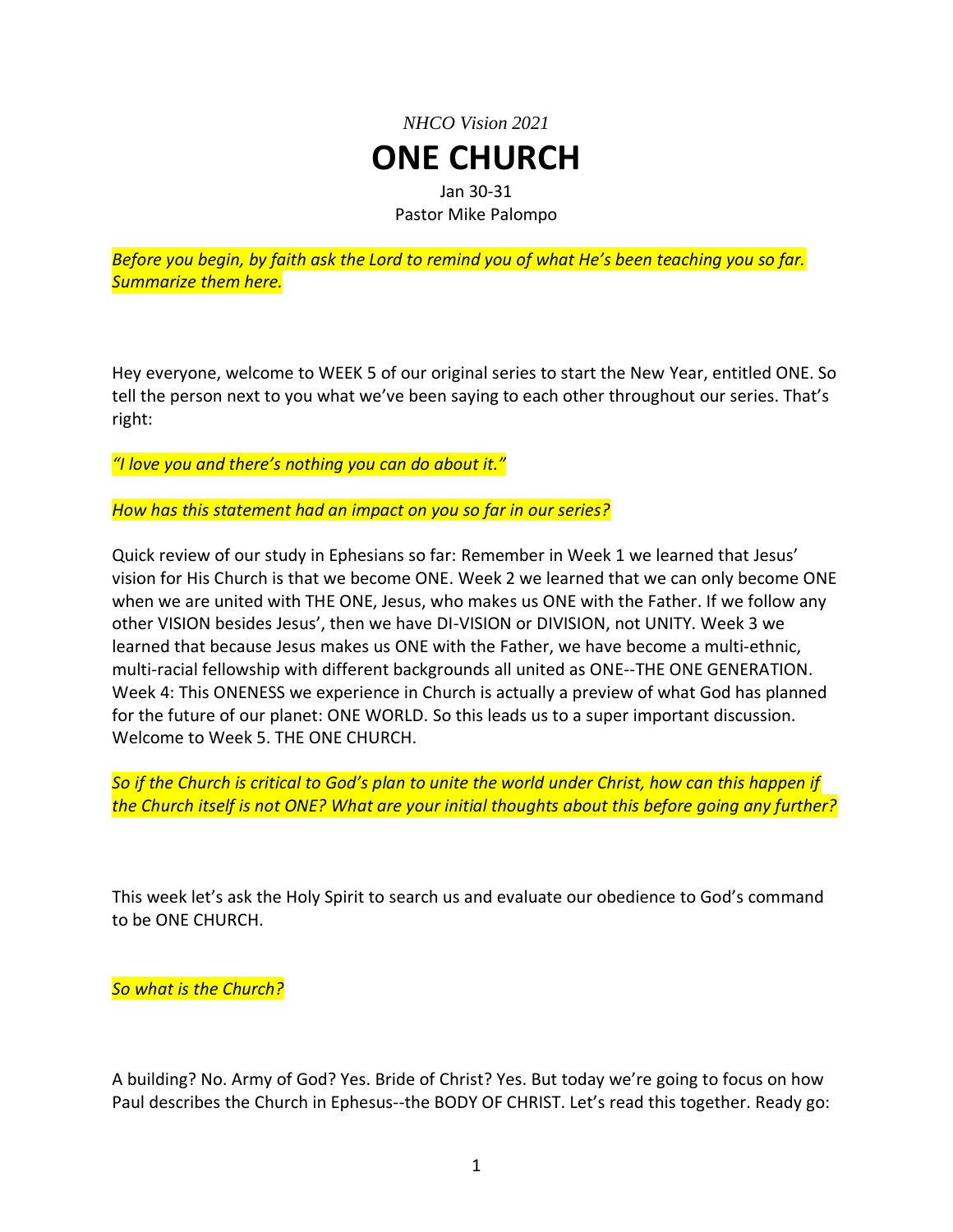"<sup>11</sup> Now these are the gifts Christ gave to the church: the apostles, the prophets, the evangelists, and the pastors and teachers. <sup>12</sup> Their responsibility is to equip God's people to do his work and build up the church, the body of Christ" (Ephesians 4:11-12 NLT).

*Underline the "body of Christ." What does it mean that the Church is the "body" of Jesus?*

So Paul is comparing the Church to a human body. He is saying that Jesus chose us to carry or host His presence on the Earth. Jesus is the HEAD, and we are the different members of HIS body. If you're Pordagee, you like to talk, so you're the mouth. If you're Japani, you work quietly, making origami--you're the hands. If you're Filipino you like to dance--so you're the feet. Some of us are the appendix. We're not sure what you do, but you could flare up and kill us all! Everyone plays an important part. But we are ONE BODY, ONE CHURCH. But even though we are ONE, we have different, here it is, GIFTS. Ironically, one of the most divisive issues in the Church is Spiritual Gifts. We say, "Wow, the anointing on that prophet is powerful, but not as powerful as the anointing on that pastor over there. But what about the anointing on that evangelist!" We compare anointings. We covet anointings. We go from church to church chasing anointings. But listen carefully. The Church does NOT have many anointings. There is only ONE ANOINTED ONE, and that's Jesus. Amen?

*Why do we say the Church does not have many anointings when there are so many different gifts in the body of Christ?*

And each of us has received a unique way of expressing or demonstrating Jesus to others. One Spirit, unique expressions. One anointing from the Anointed One, many gifts. So it does absolutely no good to compare yourself to anyone else in the body of Christ. Let's work together in love and unity, and we will become the body of Christ. Today let's ask the Holy Spirit to take a blow torch and reignite in us God's vision for His Church as the BODY OF CHRIST on the Earth.

What was the center of Jewish religious life in the 1<sup>st</sup> century? How did Jesus change or "shift" *their thinking about this?*

Here's a quick primer on what God is up to. Remember, Paul is writing Ephesians from a Roman prison around 62 AD. For Jews at that time the presence of God on Earth was where? The Temple in Jerusalem. But then Jesus stood in that Temple and said these cryptic words: "Destroy this TEMPLE, and in three days I will raise it up" (John 2:19 NLT). Long story short Jesus REVEALED a MASSIVE paradigm shift in that moment that the Church not only understood, but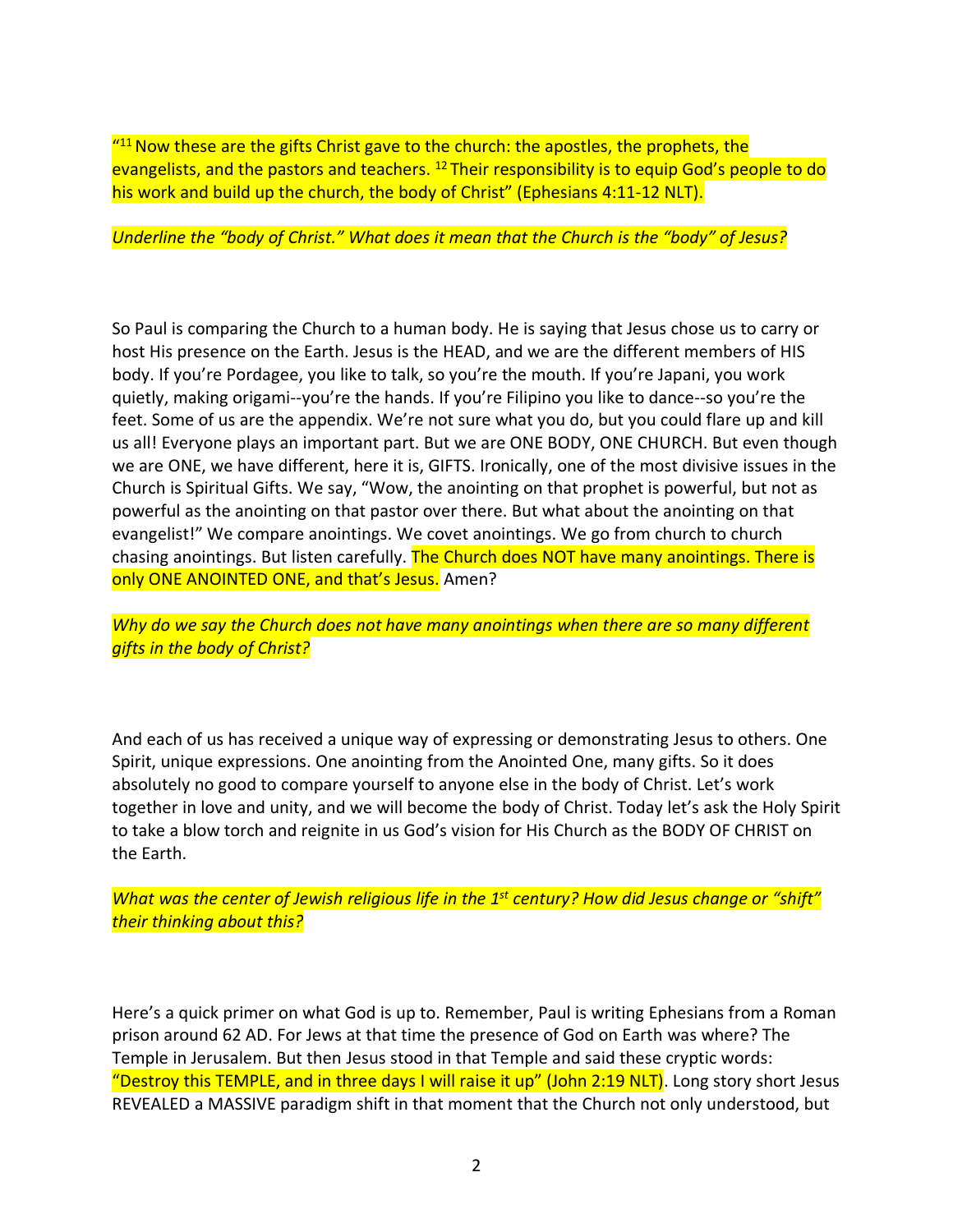experienced first-hand in amazing signs, wonders, and supernatural, transformative power. The world has never been the same since. What was Jesus' massive revelation? Buckle your seatbelt, friends, because here it is: GOD DOES NOT DWELL IN TEMPLES MADE BY HUMAN HANDS BUT IN TEMPLES MADE BY HIS.

*Where is God's dwelling place on the Earth--the Temple NOT made by human hands? What does this say about how significant you are?*

When Jesus uttered those words in the Jerusalem Temple, the authorities mocked Him, "It took 46 years to build this Temple. You think you can rebuild it in 3 days?" Yes, it took man 46 years to build a stone Temple, but in an instant He can transform you into a carrier of His Presence through the Holy Spirit. Coming up in just 3 weeks we're going to do an entire series on this, so look for that. But for now, can you see that the Church is the HOST of the Presence of God on the Earth? Jesus is defining success for us as a Church.

*How does Jesus define success for us as His Church? How can you tell if you are succeeding?*

If we do not host or honor or worship His Presence here--EPIC FAIL. We get an "F" on our Church Report Card. On the other hand, if we welcome His Presence, embrace His Presence, crown Him King of our Church, we get an "A." And Principal Jesus puts you on the Honor Roll. Today's Church tends to gather around a preacher, but the Hebrews gathered around God's Presence. We drift from church to church saying, "I'm not getting fed, I'm not getting fed" as if Church was all about us. We have become consumers, connoisseurs of church rather than carriers of His Presence. The IVRI, the ancient Hebrews, on the other hand, wanted to be with God, sit in His Presence, and worship Him. How can you tell whether you are gathering around a preacher or God's Presence? This might sting a little, but listen. If you're gathering for His Presence, then you will not miss worship. In fact, worship becomes the MAIN EVENT at Church for you. But if you're gathering around preaching, then you skip the so-called "warm-up songs" at the beginning and jump to the message.

*What are you coming to Church for? A preacher or His Presence? How can you tell by your choices and actions?*

At the end of Jesus' life He stood again at the Temple and said, "You will not see Me here again until You learn to say, 'Baruch haba b'shem Adonai,' 'Blessed is He who comes in the Name of the Lord.'" Here at New Hope, we do not come for a preacher, some good music, or friendly people. That is not why we've come. We want Jesus! God Things not good things. We look to encounter Him, hear His voice, obey Him, and be transformed by Him. We welcome His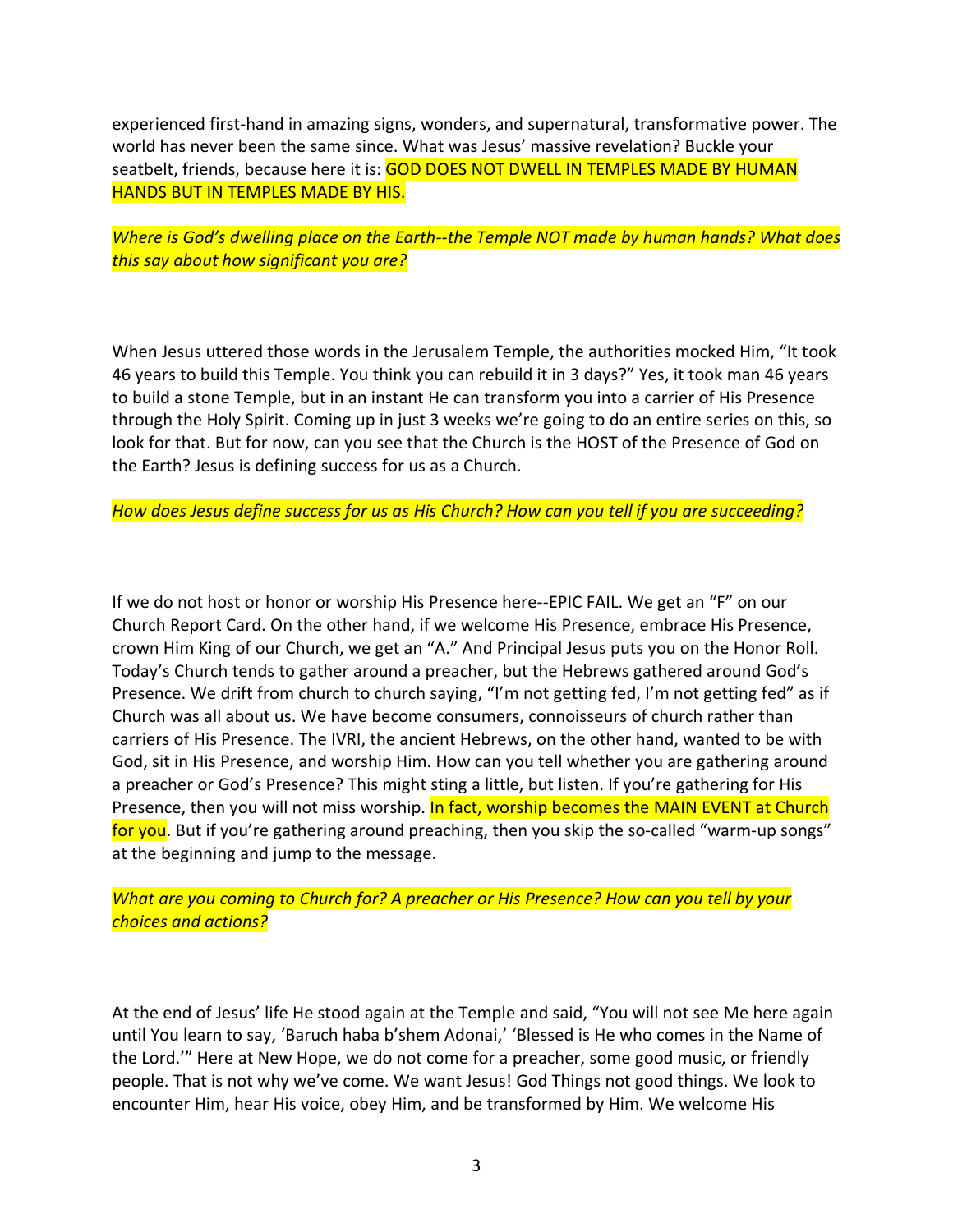Presence. We say, "Baruch haba b'shem Adonai." "Blessed is He who comes in the Name of the Lord." New Hope Central Oahu is about "when God shows up." He is speaking right now. Do you recognize His voice when He speaks? Keep listening. You will.

*What is the Lord saying to you about your attitude toward Church? What change will you decide to make today?*

So the CHURCH is where the Presence of God now dwells on the Earth. And as if to put a MASSIVE EXCLAMATION POINT to what Jesus and now Paul is saying, the Lord God then allowed the Romans to DESTROY the stone Temple in Jerusalem, just 8 years after Paul wrote Ephesians. In 70 AD the Temple was taken apart. When our Church went to Israel late 2019, we walked among the ruins of a decimated stone Temple. So why did God have them build the Temple in the first place? For a detailed answer to that question, pick up my book, *Lightning in a Bottle*. [Shameless plug] You can get it at the Hope Center or on Amazon. Or you can ask me on Open Mic.

So if I host the Presence of God within me and you host His Presence within you, what does it *mean when we interact with each other?*

Mike, are you saying it's as if we are interacting with God Himself? Uh-huh. This is why Paul is so emphatic:

"Therefore I, a prisoner for serving the Lord, beg (BEG!) you to lead a life worthy of your calling, for you have been called by God" (Ephesians 4:1 NLT).

*Underline "a life worthy of your calling."*

We are NOT first and foremost called to evangelism, to outreach, or missions. We are called to host the Holy Spirit on the Earth. We are His eyes, His hands, His feet, and His voice. So Paul is pleading with the saints, BEGGING the Ephesian Church, to choose a life worthy of their calling. What calling? To RE-PRESENT the image of God to the world. So REPRESENT! Tell the person next to you, "REPRESENT!"

*What is Paul "begging" the Church to do? And what does that mean?*

And what is God like? Gracious, compassionate, honest, truthful, loving. Sitting in our company should be like sitting with Jesus Himself, because if YOU are here, that means Jesus is here. When I look at you I MUST not just see you as a normal, regular person with all your issues,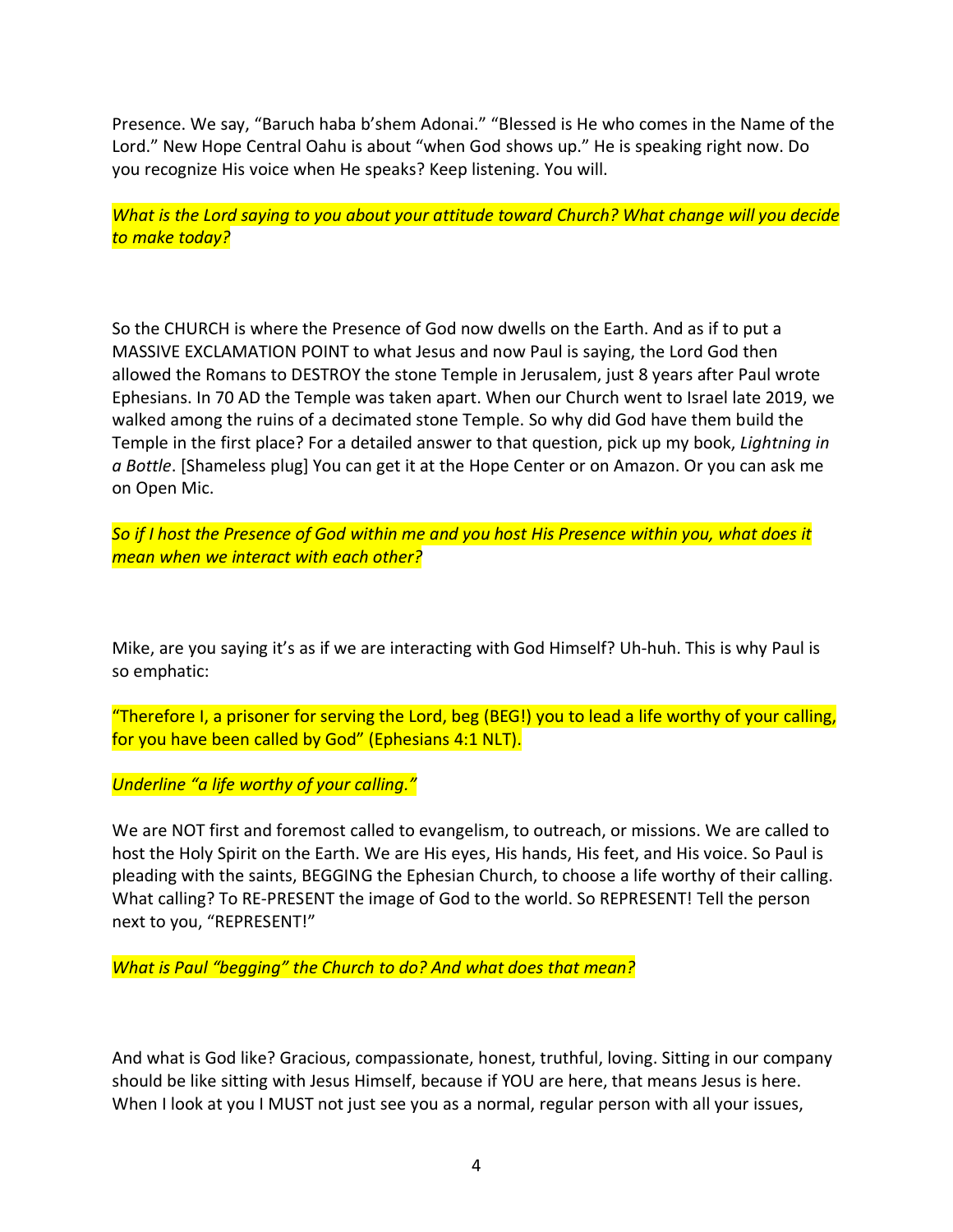flaws, and shortcomings, but as the Living Temple of God made by HIS hands to carry His Presence on the Earth. We are the only thing in Creation that bears this distinction. Mountains, trees, birds, and fish don't carry the image of God. We are the only ones designed to carry His Presence. So talking with you is like talking with Jesus Himself. Why do you think the greatest commandment is "Love God and love one another?" Because talking with you is LIKE talking with God!

*What is the new "vantage point" or "scenic lookout" we receive seated with Jesus up in the Heavenly Realms? How does that compare with the "Pali Tunnel" vision? In other words, how should we see others now?*

Since the beginning of this year, 2021, our Church has set up camp around the mountain of God that is Paul's Epistle to the Ephesians. As we ascend Mount Ephesus we are immediately given a powerful revelation--our new "vantage point:" Because of Jesus' completed work on the cross, we are now seated with Christ in the Heavenly Realms who is seated at the right hand of the Father (1:20). This is not a prophetic look at our future. It is happening in real-time. Think of it as a "scenic lookout." You know how when you stand on the Pali Lookout you can see all of Kaneohe? That is a very different view, a different vantage point, than driving through Pali Tunnel. Know what I mean? *Some of us get "tunnel vision" when we see each ada. We only see da bad kine stuffs.* We only remember the last time we fought or offended each other. But before you go into that dark tunnel, take the off ramp and go up to the lookout. Look at each other now from your new "scenic lookout," the Heavenly Realms. From there we will see each other the way God sees us, speak to each other as if we were addressing God Himself. And this will affect every relationship in your life, especially at home. Next week, when we talk about ONE FAMILY, we will talk more about how the way we treat each other reveals how we feel about God. So we pray "Thy Kingdom come, Thy will be done on Earth as it is in Heaven." And we just learned that His Kingdom comes from Heaven to Earth through His hosts, His Church. Us!

*What did you learn about Church from the "alignment" illustration?*

So imagine Heaven is up here and Earth is down here. And the Church is in the middle. So here's Mike here. The Board is here. And the pastors are here. (This isn't an org chart, so just relax, ok?) You guys are here. Now what if Mike is here but the Board is way over here doing its own thing? And the pastors are over here doing their own thing? And you guys are over this way, doing whatever you want. Look what happens to the love and power of God: it's trying to squeeze through these choke points, and not much happens. Now listen. Let me go back to what I said earlier about consumer versus carrier. If you have a "consumer" attitude about Church, then it's all about you. Consumers are like customers. And what does Wal-Mart say? The customer is always right. As long as the preacher keeps you happy, makes you laugh, solves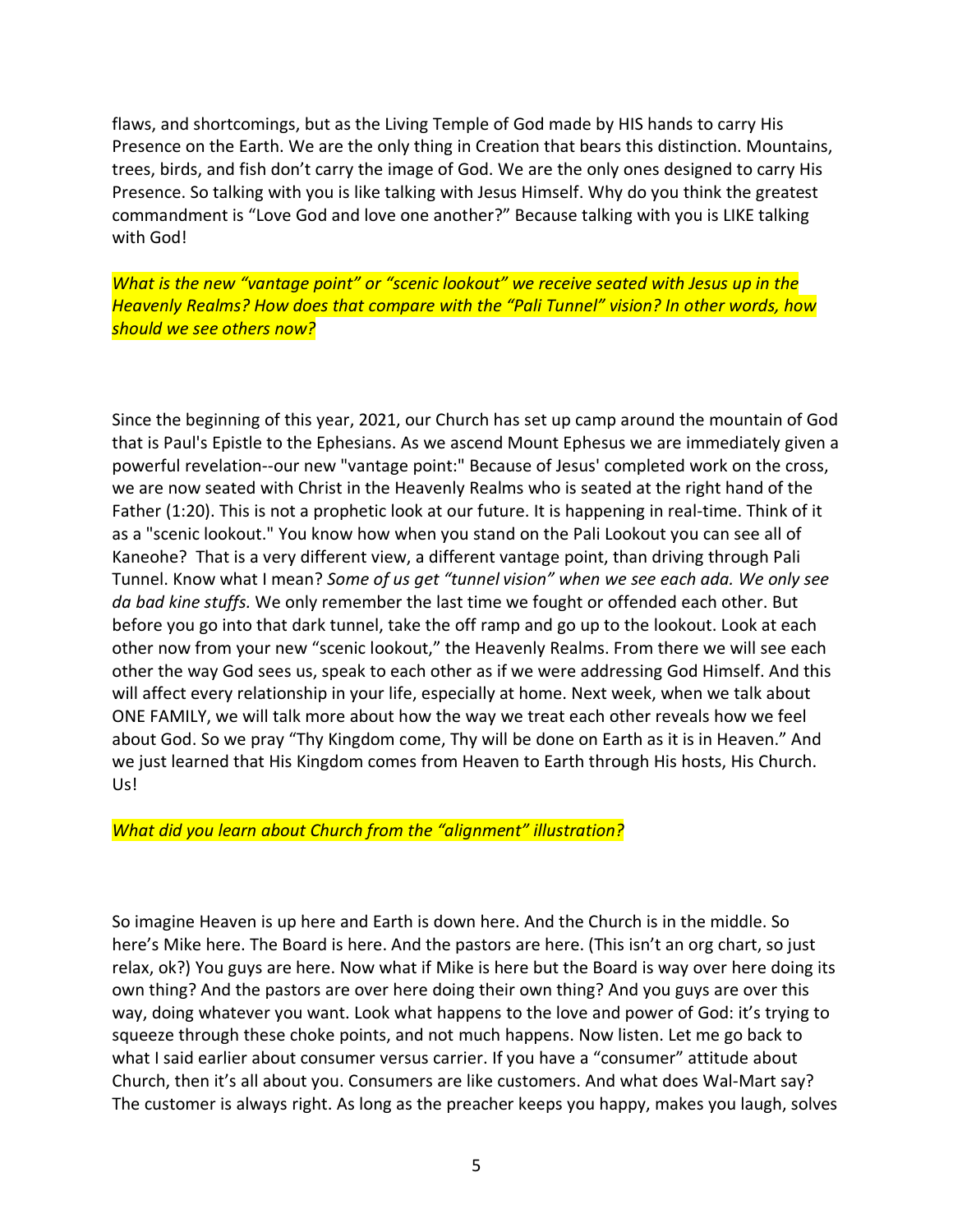your problems, you keep coming. But as soon as the Church does something you don't like, you bolt. God's Church is not here for your convenience, so you can't treat it like your convenience store. If instead we see each other as the "carrier" of God's Presence on the Earth, then we don't just leave. We won't give up on each other. Anybody here perfect? Yup, me neither. I guarantee you that at some point I will do something or say something that you will disagree with. And you will do the same. But we never give up on each other. Amen? The stakes are too high. The Church is too important. So we pray for each other. We ask the Spirit to lead us into godly, fruitful conversations, so we can hear one another, work things out, resolve our differences.

*When we have a disagreement in Church what should we do?*

We don't just take off and leave. The reason is if you don't work things out here, and you leave, you will go to another church and guess what will happen there? You end up doing the exact same thing you did here. Why? Because the problem is NOT just the Church. The problem is you. And you cannot escape yourself. Wherever you go, there you are.

*Why is it that leaving Church does not solve our problem?*

Have you ever talked with someone who is just so sure that he is right and everyone else is wrong? My dad absolutely INSISTS that the Palompos are part Italian. He has said this for YEARS! Well, one day I took a DNA test, and I showed him the result. I said, "Look, dad, I'm completely Filipino! No Italian." He looked at me and said, "You mean, you're not my son?" We need to help each other, because no one is perfect. Let's go back to our diagram. [Return to the diagram to show the pieces coming together.] What if we became SUPER committed to each other? Loved one another, honored each other, regarded each other as the re-presentation of the Presence of God on the Earth? What if we spoke truth to each other in love? Not try and force others to see things our way, but instead really listen to each other? Now, check out our diagram! Look at the love and power of God working through us! This is called ALIGNMENT. Everyone say "ALIGNMENT." I've just described for you what Paul is talking about here in Ephesians. Let's read it out loud together. Ready go:

<sup>43</sup> Make every effort to keep yourselves united in the Spirit, binding yourselves together with peace. <sup>4</sup> For there is one body and one Spirit, just as you have been called to one glorious hope for the future.<sup>5</sup> There is one Lord, one faith, one baptism,  $6$  one God and Father of all, who is over all, in all, and living through all" (Ephesians 4:3-6 NLT).

*What happens when the Church comes into alignment and becomes ONE?*